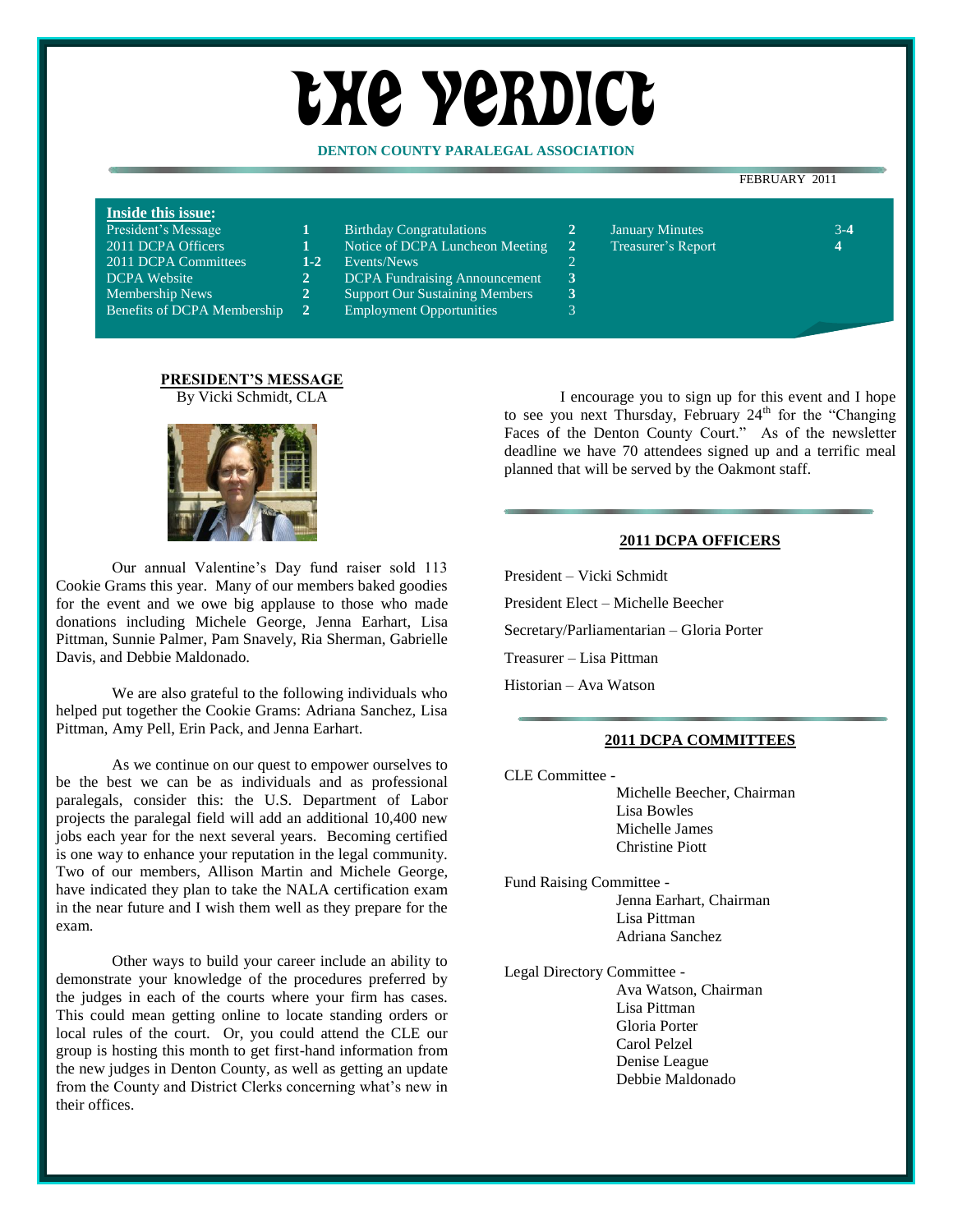#### Membership Committee -

Sunnie Palmer, Chairman Jennifer Harris Denise League Christine Piott

## Newsletter Committee -

Lisa Pittman, Chairman Jennifer Earhart Jackie Cox

#### Social Committee -

Jennifer Flores – Chairman Barbara Denton Pam Snavely Landra Turner Amy Riggs

# Ad Hoc Scholarship Committee-

Information not available at this time

## **DCPA WEBSITE**

Check out what's new on our website at [www.dentonparalegals.org.](http://www.dentonparalegals.org/) Let us know what you think, and what you would like to see on our website in the future. If you have any changes that need to be made to your contact information, please let us know.

## **WELCOME NEW MEMBERS**

**Kelley Yancey**, *Bowen Law Group*, Field Associate **Laura Henggeler**, *Koons Fuller*, Field Associate

Please encourage those paralegals and others in the legal field, whom are not currently members, to join. If you know of anyone who would like to join, please contact Sunnie Palmer at sunnie@zellmerlaw.com or (940) 383-2674.

## **BENEFITS OF MEMBERSHIP IN THE DENTON COUNTY PARALEGAL ASSOCIATION INCLUDE:**

- Receipt of the monthly issue of *The Verdict*
- Free Accredited CLE at monthly meetings
- Continuing Legal Education seminars on various topics
- Job Bank
- Motivation
- $\triangle$  Networking with other paralegals in Denton County
- Professional growth through participation
- Communication and promotion of professional conduct and responsibility
- Continued individual and professional growth as paralegals
- $\div$  Fulfillment that is received from being involved in the direction of the paralegal profession

# **BIRTHDAYS**

Our members with March birthdays are:

Yolanda Jacques (3-11); Lisa Pittman (3-14); Carley Hensley (3-15); and Lisa Bowles (3-31)

Hope each of you will have a **Happy Birthday!**

## **MEETING NOTICE**

PLEASE NOTE: THAT DUE TO THE DENTON COUNTY PARALEGAL ASSOCIATION'S ANNUAL CLE SEMINAR, THERE WILL BE NO MEMBERSHIP MEETING THIS MONTH.

ALL BUSINESS WILL BE CONDUCTED AT THE MARCH MEMBERSHIP MEETING ON THURSDAY, MARCH 31, 2011.

Because of seating and food service requirements, YOU MUST BE PRE-REGISTERED TO ATTEND.

We will be providing a CLE Certificate for 5 hours of CLE for paralegals. Please note we cannot provide a certificate if you do not attend the entire seminar.

#### **Directions to Oakmont: Oakmont Country Club is located in Corinth off I-35 East between Lewisville and Denton.**

- Exit 461 Shady Shores Rd/Post Oak Drive
- Turn west onto Post Oak Drive
- Turn right (west) onto Robinson Rd at stop sign
- Turn left (south) onto Oakmont Dr you will see an Oakmont sign in the median
- Turn right into Oakmont Country Club (second right)



## **EVENTS/NEWS**

Do you have a recipe, informative tip/idea, or joke, etc. that you would like to share with your fellow DCPA Members? If so, please submit your idea to Jenna Earhart at jearhart@hbwylaw.com. Thank you!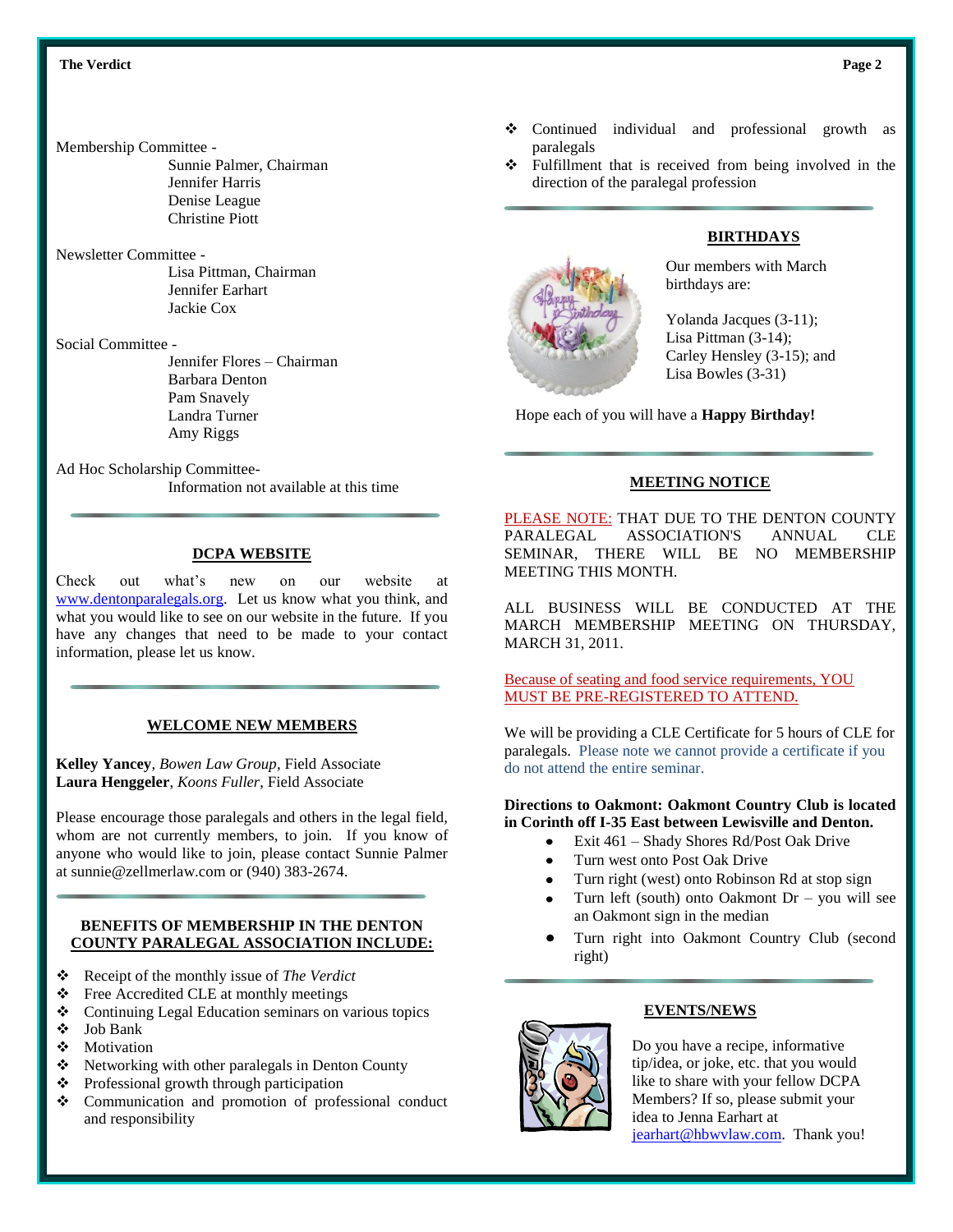#### **DCPA FUNDRAISER ANNOUNCEMENT**

#### **COOKIE GRAMS**

What a HUGE success we had despite Mother Nature's icy and snowy weather during the first part of February! 113 Cookie Grams were sold, put together, picked up and/or delivered successfully! I have to say a **BIG** thank you to our Members for the donations of homemade goodies – what yummy talents you each have. Thanks again!

## **SILENT AUCTION**



The Silent Auction will take place around the end of September, early October time. We are looking for committed donations from our Members. Some ideas include: Arts & crafts, jewelry, skin care, baked goods, photography, etc. If you have skills that you use to create gifts for other or use as a hobby, and you would like to donate an item or items, please contact Jenna Earhart at jearhart@hbwylaw.com or (940) 387-3518.



#### **SUPPORT OUR SUSTAINING MEMBERS**

**Our Sustaining Members give so much to our Association, please be sure to think of them when you are in need of services that require their specialty!**

#### **EMPLOYMENT OPPORTUNITIES**

If you have an open position in your office or know of another office that has an opening and would like to e-mail it to the members and have it posted in the next newsletter, please contact Lisa Pittman at (940) 387-3518 or [lpittman@hbwvlaw.com.](mailto:lpittman@hbwvlaw.com)

#### **JANUARY MINUTES**

- 1. President, Vicki Schmidt, called the meeting of January 27, 2011, to order at 12:07 p.m. at the Oakmont Country Club. There were 33 in attendance, which included 28 members, 4 guests, and the speaker, all of whom were welcomed by the President.
- 2. President Schmidt announced that a revision had been made to November 2010 Meeting Minutes that had previously been distributed to the membership. "Number 10. was changed to reflect that after Sunnie Palmer counted the ballots for election of officers, and Lisa Pittman confirmed the count, the President announced the 2011 officers." A motion was made by Ava Watson and seconded by Michelle Beecher to accept the revision, and the motion carried by unanimous vote.
- 3. President Schmidt advised that the current Treasurer's Report was in the newsletter and asked for a vote of approval. A motion for approval was presented by Pamela Snavely and seconded by Denise League, and the motion carried by unanimous vote.
- 4. President Schmidt announced that the Association's annual Cookie Gram event was in process and the deadline for orders is February 4, 2011. February 11, 2011 is the deadline for payment.
- 5. President Schmidt announced that the Association's annual half day CLE is February 24, 2011, and encouraged everyone to attend and learn about the procedures of the new Denton County Judges, and the County Clerk and District Clerk offices.
- 6. President Schmidt announced that the Committee Chairs for the current year are:

Michelle Beecher – CLE

Jenna Earhart – Fund Raising – The President announced that the Fund Raising Committee was planning an auction for fall and requested members to contribute craft items for the auction

Ava Watson – Legal Directory – The President announced that a new directory was being published this year because of the many changes made in the judiciary. It was requested that all unsold directories be returned to Ava for recycling

Sunnie Palmer – Membership – The President announced that the Committee is working on ways to reach non-members and increase membership